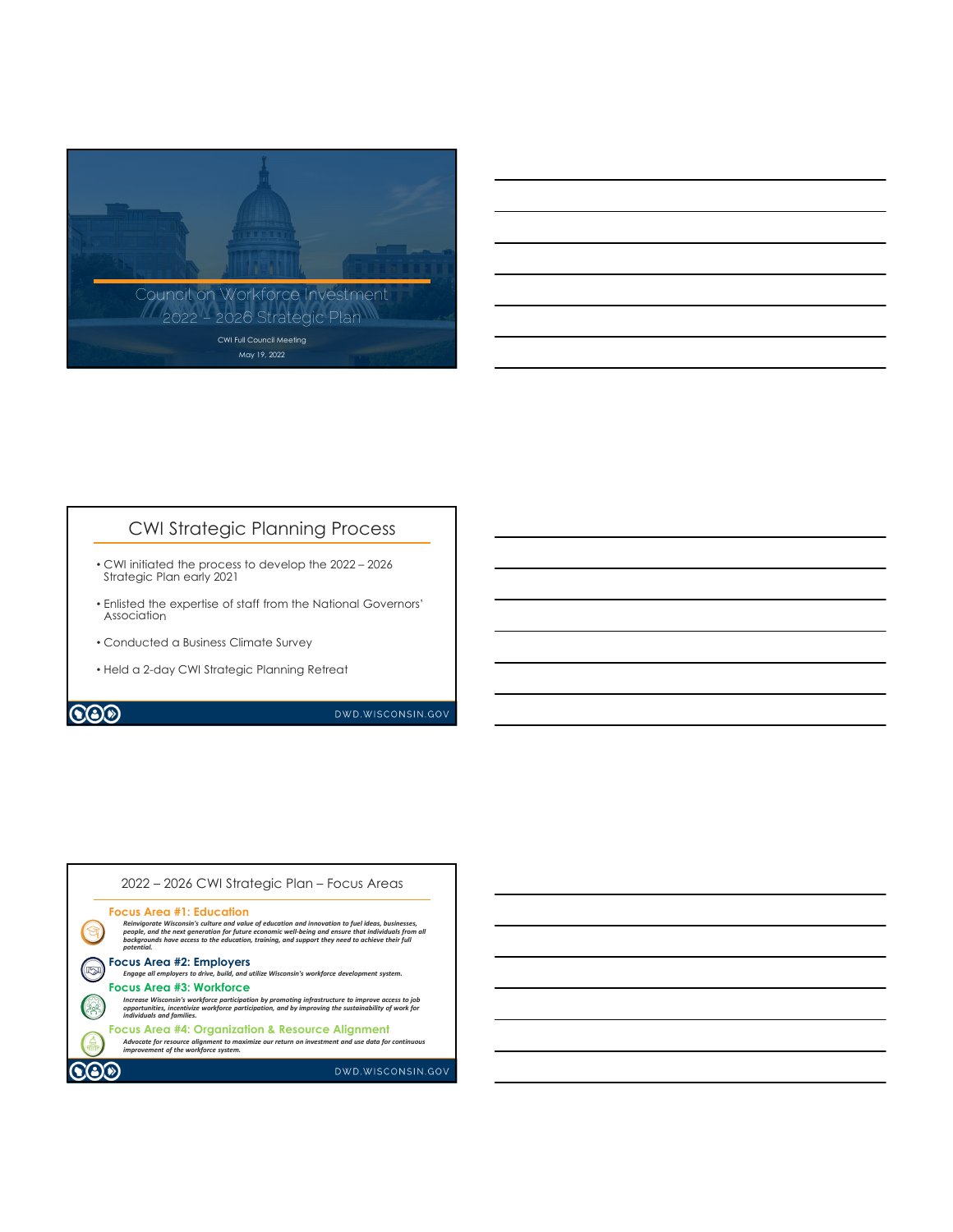| 2022 - 2026 CWI Strategic Plan<br>Focus Area #1: Education                                                                                                                                                                                                                                                                                                                                         |                     |
|----------------------------------------------------------------------------------------------------------------------------------------------------------------------------------------------------------------------------------------------------------------------------------------------------------------------------------------------------------------------------------------------------|---------------------|
| Objective 1A: Early Childhood Education - Support the initiatives presented by DPI and DCF in the<br>Preschool Development Grant Birth to 5 Statewide Strategic Plan to ensure that by 2023 all Wisconsin<br>families will have access to high-quality, affordable, local early care and educational opportunities.                                                                                |                     |
| Objective 1B(i): Career Pathways - Increase career exploration opportunities while students are in K-12<br>and provide all students the opportunity to participate in dual enrollment, earn a<br>certificate/credential, or participate in work-based learning prior to high school graduation with<br>emphasis on credentials where dual secondary and post-secondary academic credit is awarded. |                     |
| Objective 1B(ii) Career Pathways - Adults - Expand opportunities for adults from all populations to earn<br>a certificate/credential, participate in work-based learning, and access other career pathway<br>possibilities that allow fair and equitable access to meaningful, family-sustaining employment.                                                                                       |                     |
| Objective 1C: Entrepreneurship - Include or strengthen entrepreneurship as an outcome within<br>workforce development and educational planning/programming.                                                                                                                                                                                                                                        |                     |
|                                                                                                                                                                                                                                                                                                                                                                                                    | DWD. WISCONSIN. GOV |



2022 – 2026 CWI Strategic Plan **Post** (See Focus Area #3: Workforce• <u>Objective 3A</u> - Strengthen collaboration and support the equity and inclusion plan to coordinate<br>programs among public and private entities that can help historically under-represented/ under-<br>resourced individuals and • **Objective 3B –** Incentivize workforce participation for individuals currently receiving public benefits in order to support their transition to sustainable employment. • **Objective 3C** – Coordinate programs serving specific populations across the agencies to promote workforce participation.

• **Objective 3D –** Develop and promote strategies and programs for employers to attract and retain diverse talent/workforce.

• **Objective 3E -** Develop and target strategies that increase the number of individuals who are work and career ready.

• **Objective 3F** - Support policies that promote resilience of incumbent workers.

**COO** 

DWD.WISCONSIN.GOV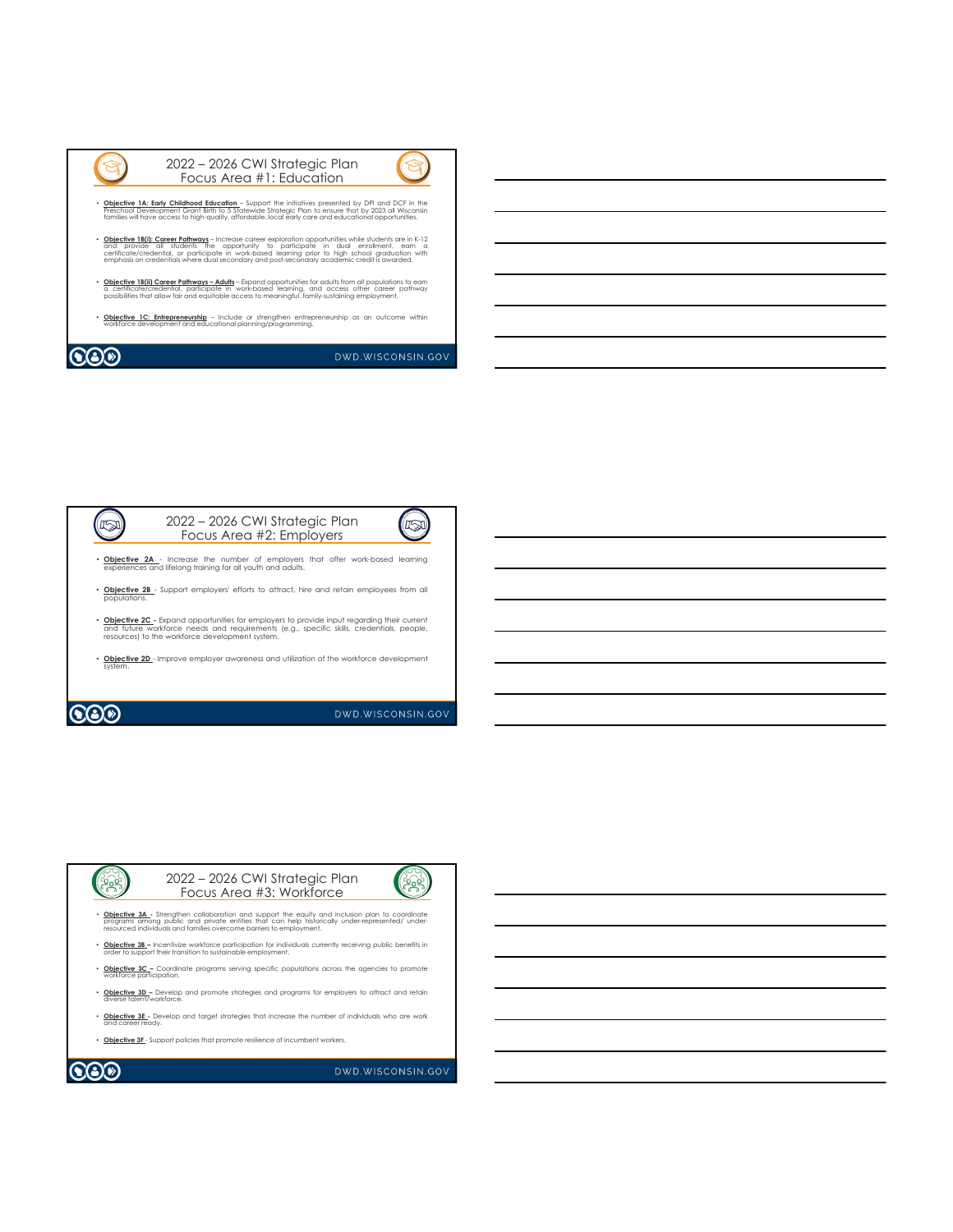

2022 – 2026 CWI Strategic Plan Focus Area #4: Organization & Resource Alignment



• **Objective 4A** – Identify and address the organizational and structural changes necessary to improve collaboration and accountability.

- **Objective 4B –** Continue developing a longitudinal data system and identify opportunity for collaboration and expand capacity to support evidence-based decision making.
- **Objective 4C –** Define and create an effective state and local partner communication strategy to increase awareness of workforce services.
- **Objective 4D -** Build a stronger, more coordinated relationship between state and local workforce partners.

## **CO**

DWD.WISCONSIN.GOV

| <b>THANK YOU</b>                                |
|-------------------------------------------------|
| CWI Strategic Plan Facilitators<br>Sarah Cooper |
| Aimee Jahnke                                    |
| John Keckhaver                                  |
| Carrie Schneider                                |
| Tim Trokan                                      |
| Emily Woger                                     |
| Alison Yang                                     |
|                                                 |
| DWD.WISCONSIN.GC                                |